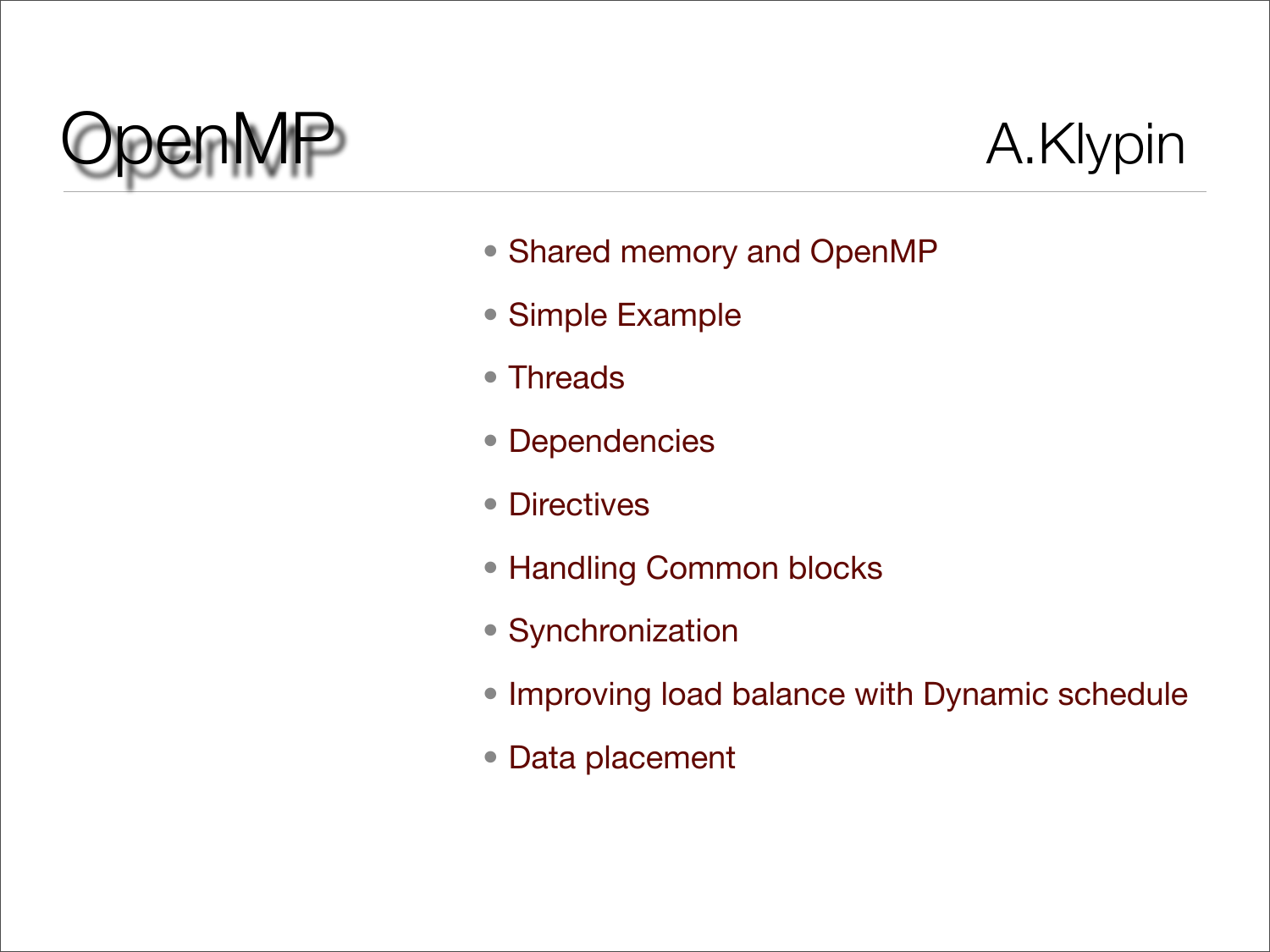# Simple Example

Variables and common blocks can be either *shared* or *private*

Each thread (processor) has its own copy of *private* variables.

*Shared* variables are available for each thread and each thread can change them

The most frequent bug: missed private variables

```
Test OMP parallelization
   parameter (N = 280)COMMON /aa/ A(N,N,N)
   real*8 sum, sum 1
   write (*,*) ' Required Memory=',8.*N**3/1024.**2,'Mb'
   sum = 0.
   rN = N^{**}2C$OMP PARALLEL DO DEFAULT(SHARED)
C$OMP+PRIVATE (i,j,k)
C$OMP+REDUCTION(+:sum)
   Do i=1. NDo i=1, NDo k = 1.N
      A(i,k,j) = exp(sin((i**2+j**2+k**2)/rN))sum = sum + A(i,j,k)**2
     EndDo
   EndDo
   EndDo
```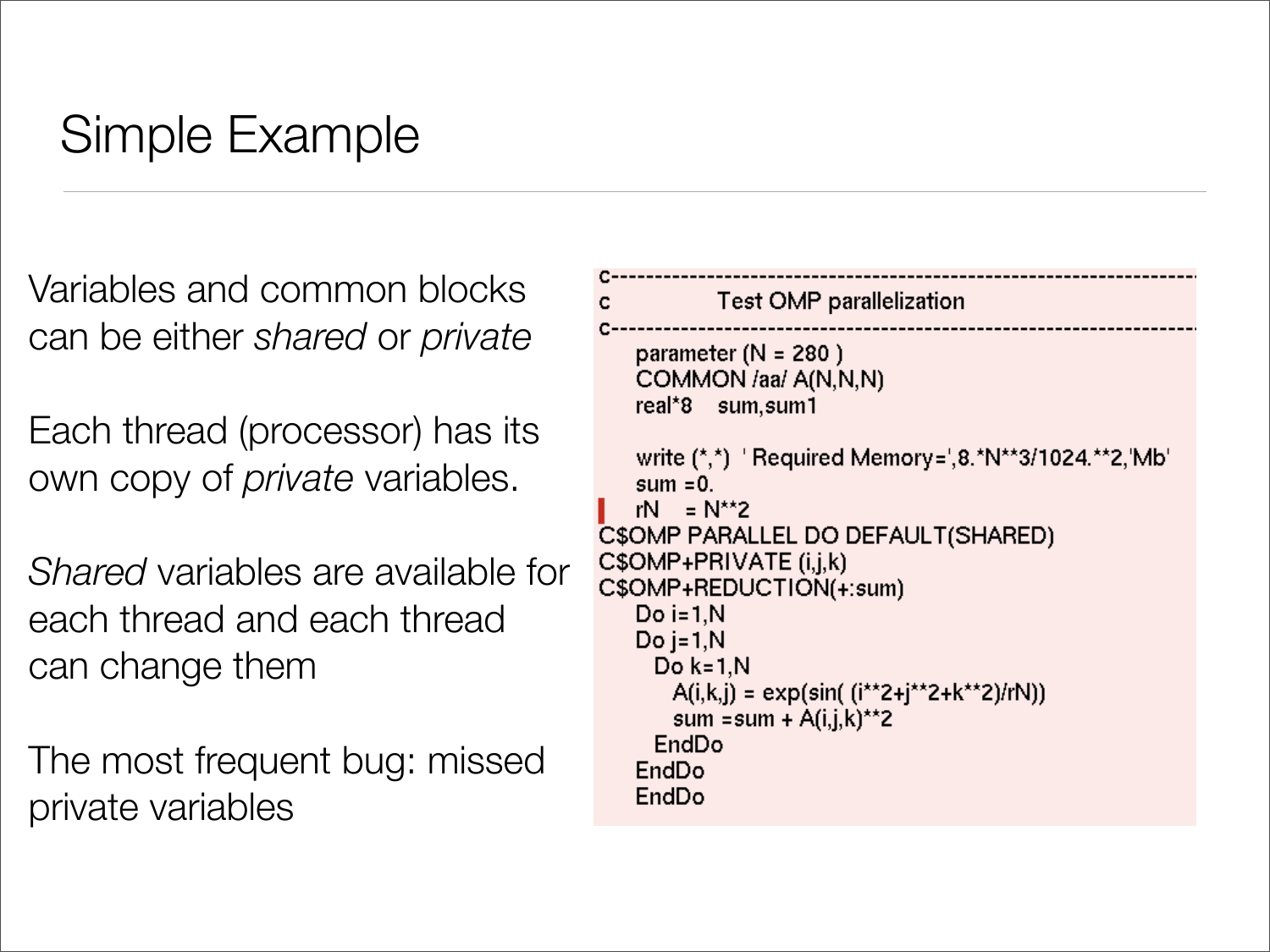# penMP and shared memory computers

- Programming with MPI is very difficult. We take some part of job, which should be handled by the system.
- $\blacktriangleright$ It is easy to use OpenMP.
- $\blacklozenge$ Incremental parallelization
- Relatively easy to get speed up on modest sized computers
- ◆ Scalable to large processor counts: Altrix
- Multi core processors: you may have it
- $\blacklozenge$ Industry moves in the direction of shared memory systems.
- hybrid MPI+OpenMP minimizes communications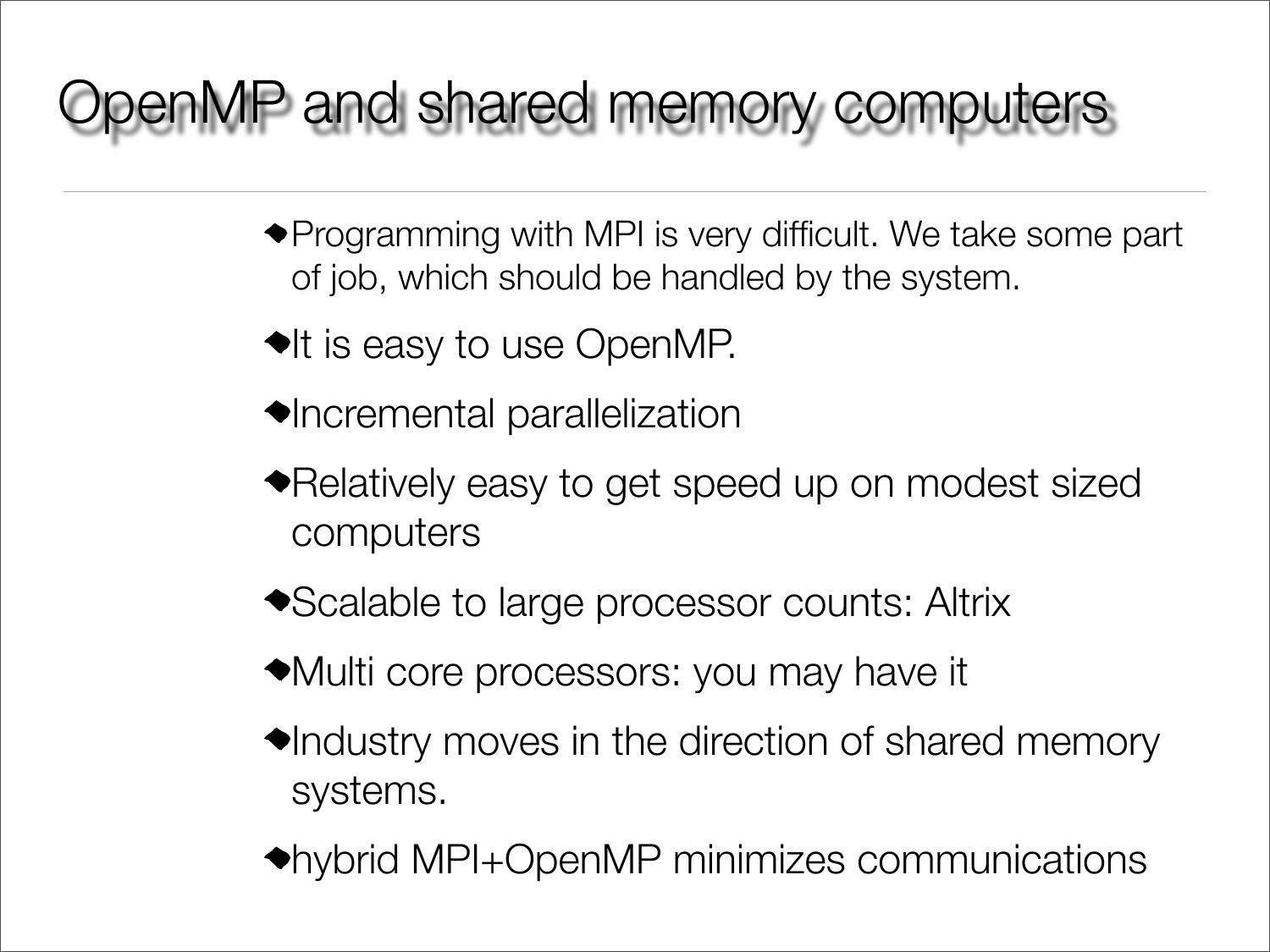**Formation of threads: master thread spawns a team of threads**

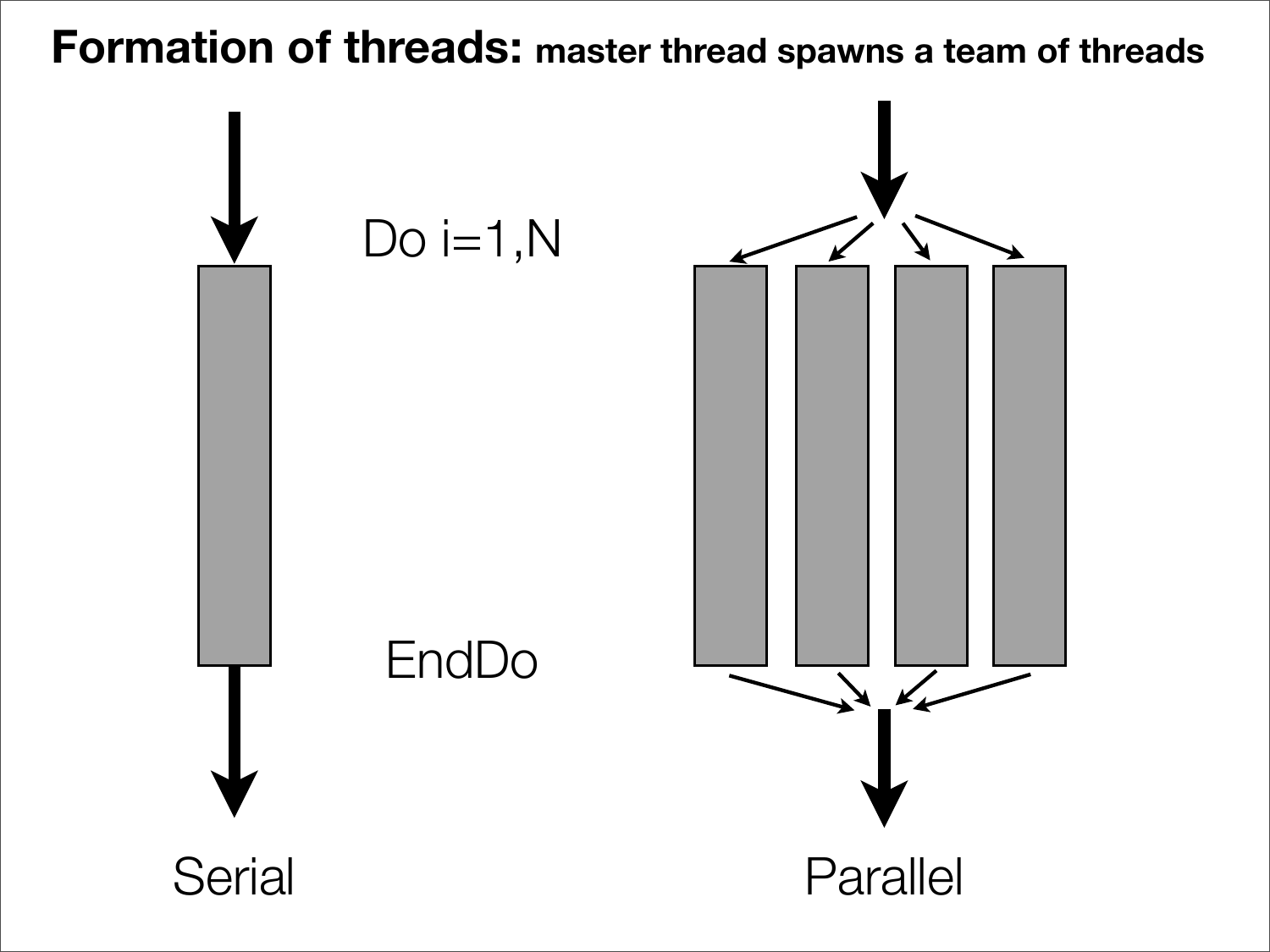In order for a loop to be parallelizable, its results should not depend on the order of its execution. For example, the following loop is not parallel:

```
do i=2,Na(i) = i * a(i-1)enddo
Yet, this loop can be parallelized:
      do i=2, N, 2a(i) = i * a(i-1)enddo
```
If results of execution change with the order of execution, then it is said that we have *race conditions*.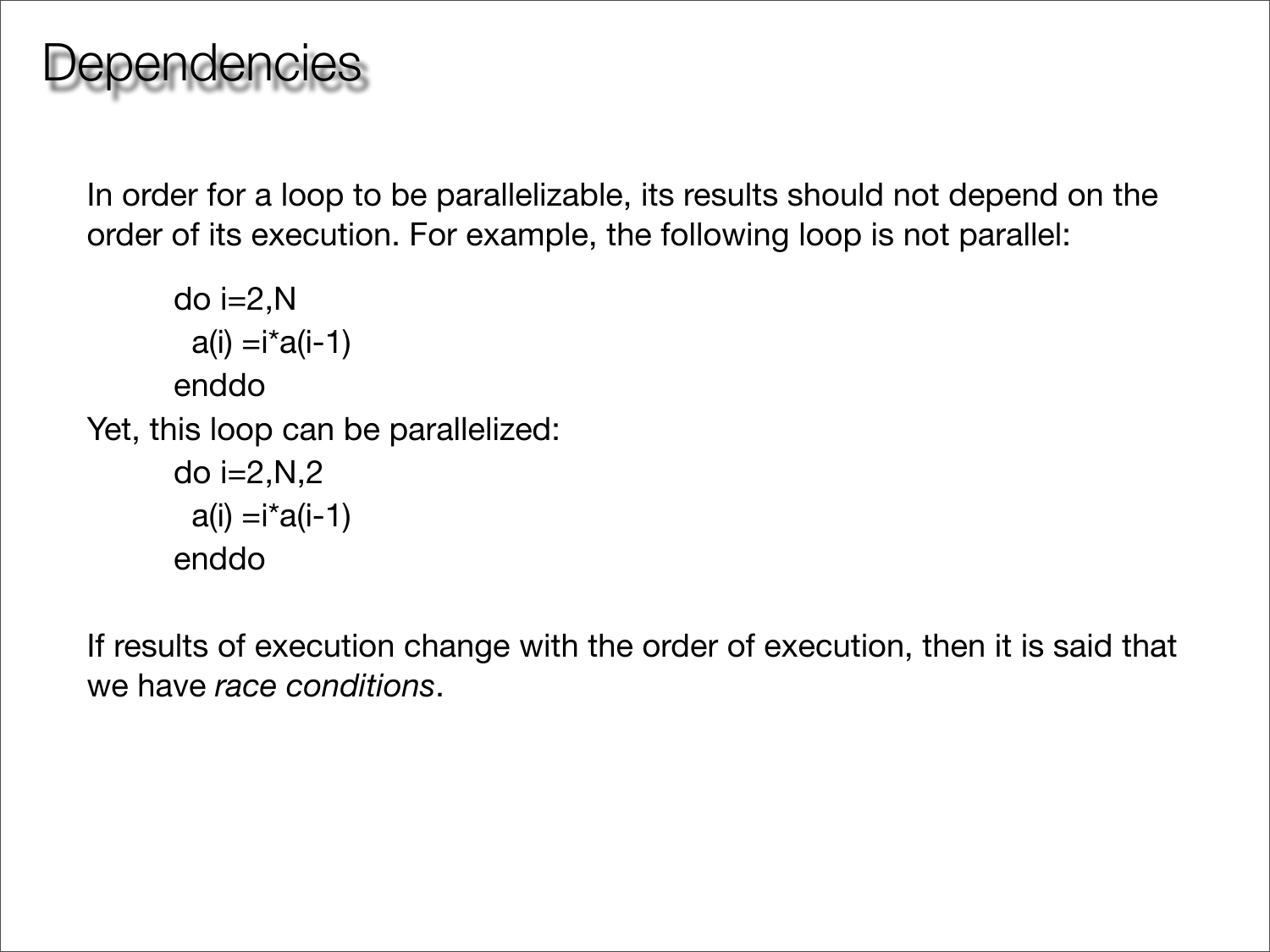# ependencies

Different ways of removing race conditions:

- **P** rewrite the algorithm
- split loop into two: one, which does not have dependencies (and makes most of computations) and another, which handles the dependancies
- **n** introduce new arrays, which store results for each processor.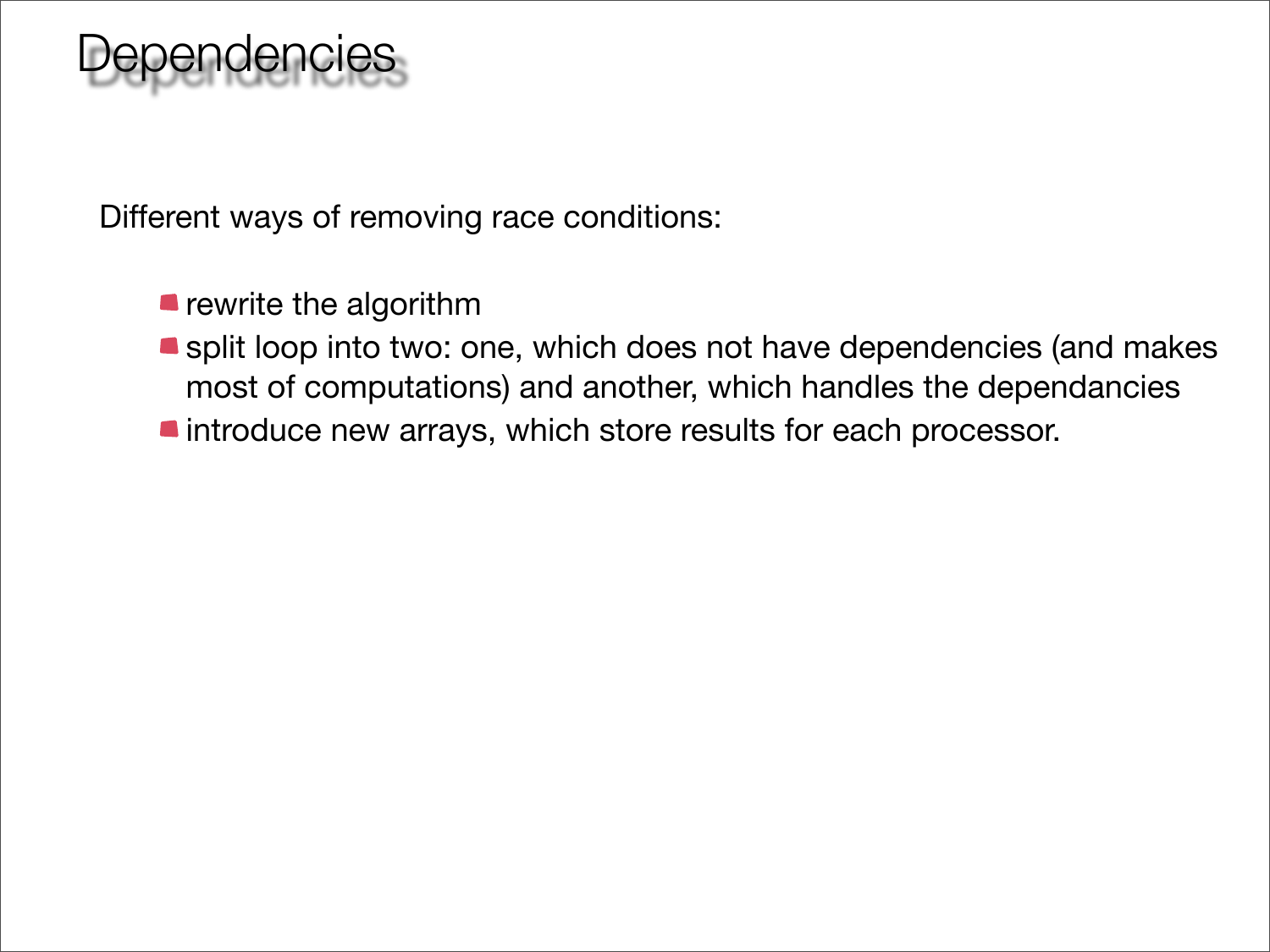### Example: assignment of density

```
C.... Open MP
C$OMP PARALLEL DO DEFAULT(SHARED), SCHEDULE(DYNAMIC)
C$OMP+PRIVATE (iproc, icount, ....)
     Do iproc = 1, LProc
       icount = 0CALL Dens_Child(iproc,icount)
                                      collect contributions
                                      ! store thm in array rBuffer(., iproc)
      InBuffer(iproc) =icount
                                      ! number of contributions by processor iproc
     Enddo
               end iproc!
     Do iproc = 1, LProc : let lead the number of the algorithm
       Do iB = 1, InBuffer(iproc)
        iAcc =iBuffer(iB,iproc)
        ref(iAcc) = ref(iAcc) + rBuffer(iB,iproc)enddo
     enddo
                      ! end iChunk
    enddo
```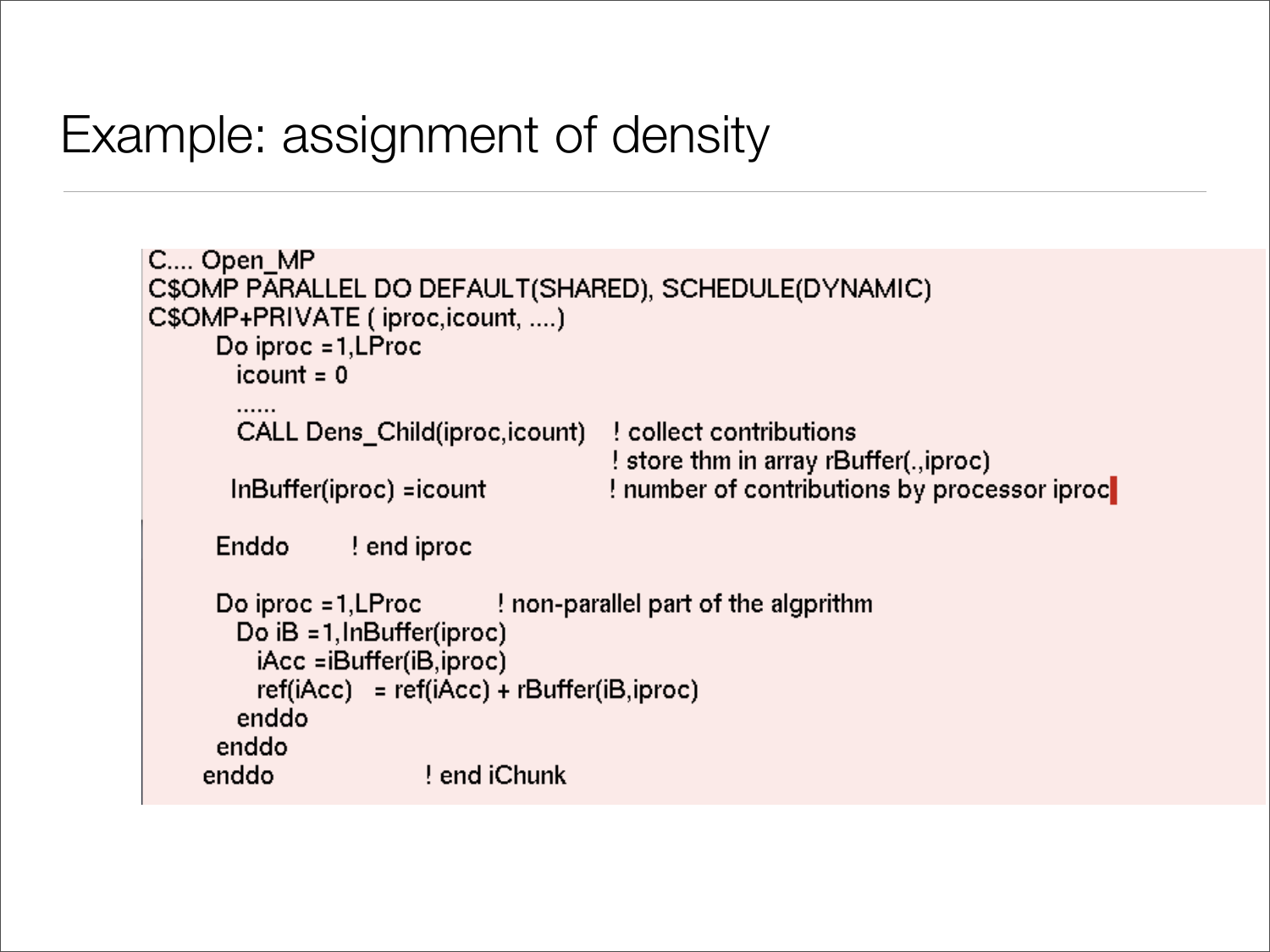# **OpenMP constructs**

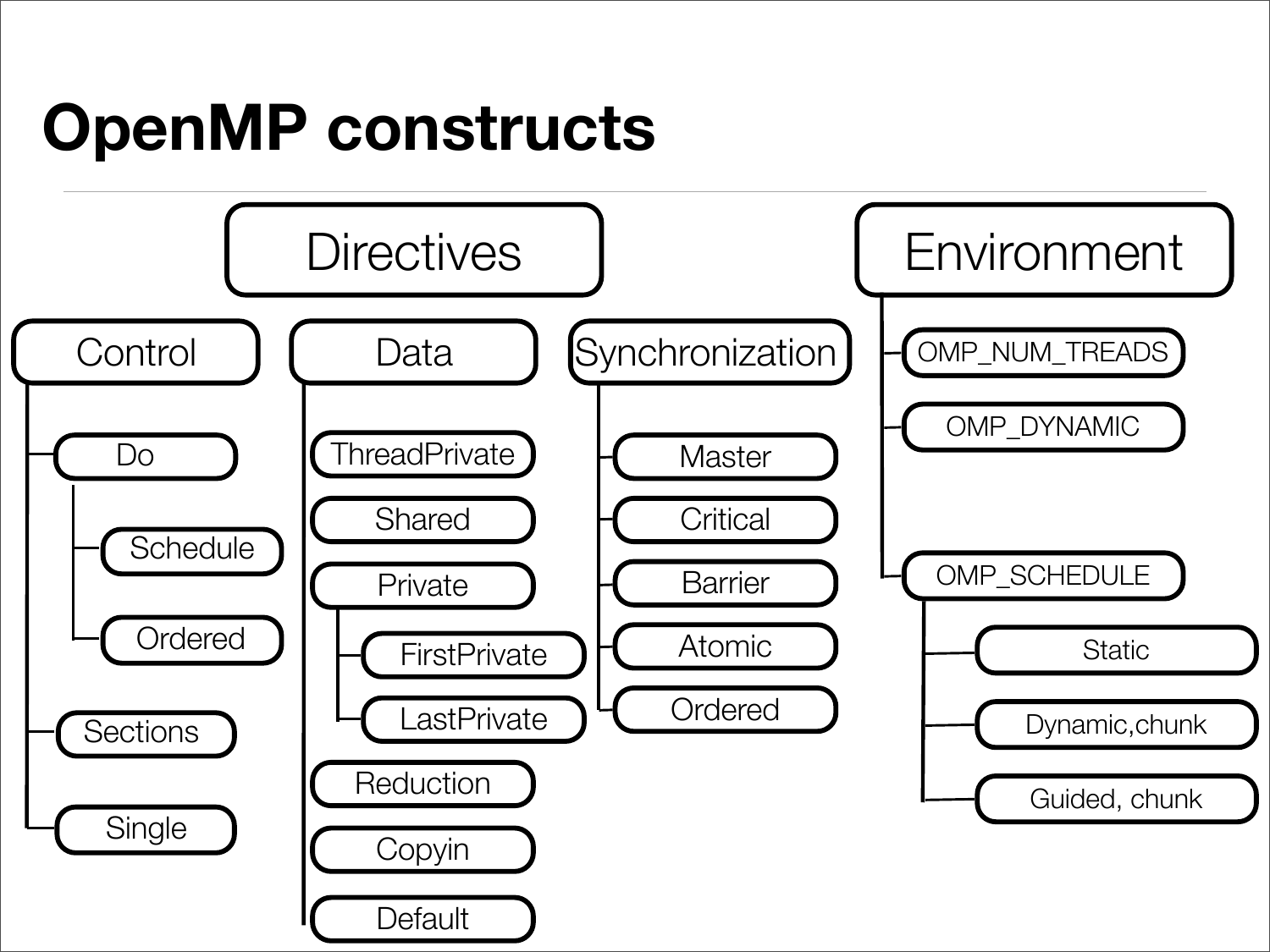# Common blocks: *ThreadPrivate*

- Determine which commons are private and declare them in each subroutine.
- Use COPYIN(*list*) directive to assign the same values to threadprivate common blocks. List may contain names of common blocks and names of variables
- Be careful with large common blocks: you may run out of memory

SUBROUTINE Mine Common /A/ x,y,z Common /B/v,u,w !\$omp threadprivate(/A/,/B/) !\$omp parallel do default (shared) !omp& copyin(/A/,v,u)

End SUBROUTINE MineTwo !\$omp threadprivate(/A/,/B/) Common /A/ x,y,z Common /B/v,u,w

**End** 

....

....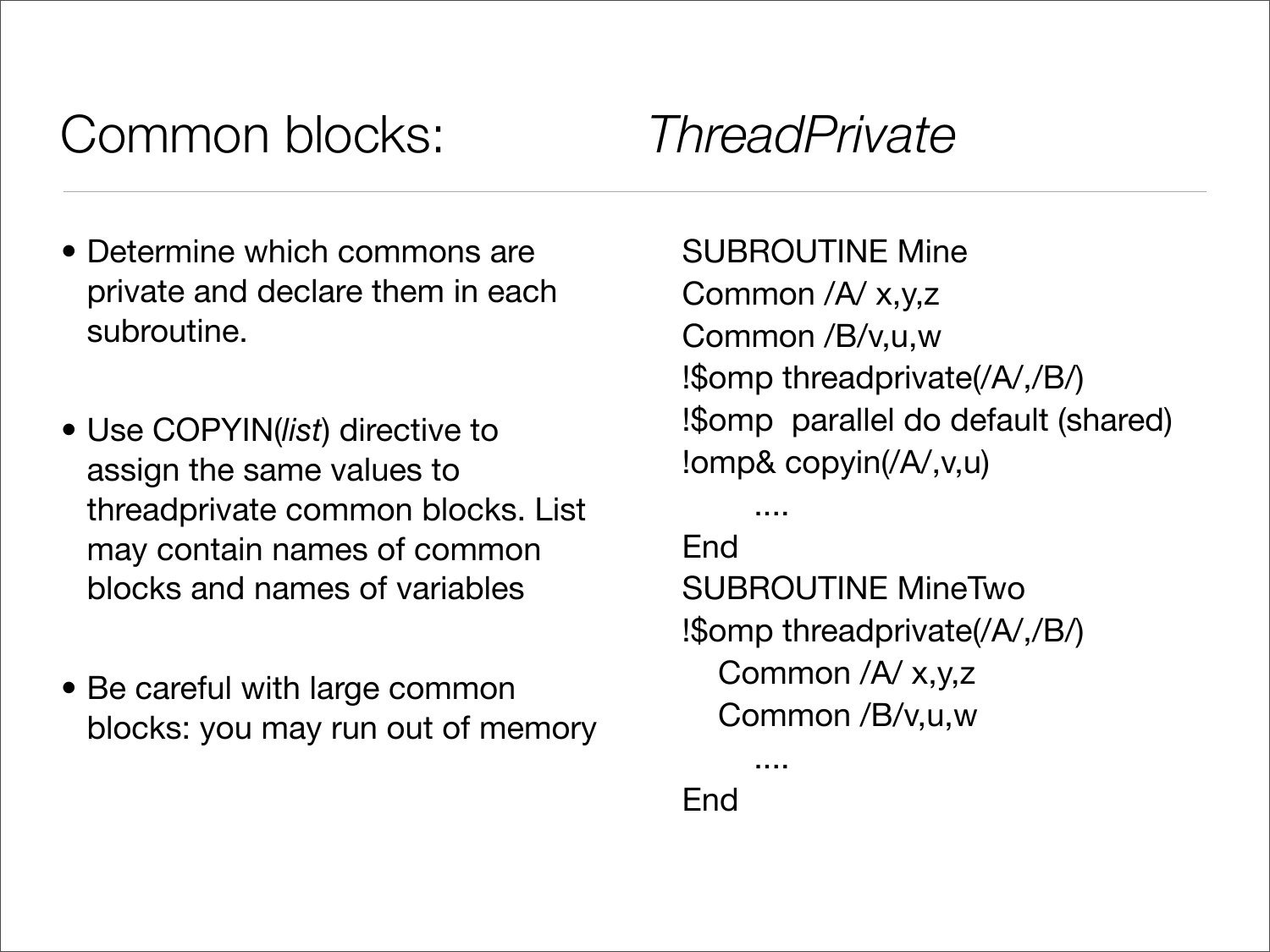# *Schedule***: handling load balance**

- Normally every thread receives equal amount of indexes to work on. For example, if you have 10 threads and the loop is *do i=1,10000*, then the first thread gets indexes (1-1000), the second (1001-2000), and so on. This works ok if there is equal amount of computations for each chunk of indexes. If this is not the case, we need to use *DYNAMIC* option in *SCHEDULE* clause.
- *DYNAMIC* has a parameter, *chunk*, which defines the number of indexes assigned the each thread. The first thread to finish its job takes the next available chunk. Parameter *chunk* is a variable. It can be assigned inside the code.

SUBROUTINE Mine(N)

 ... Nchunk =N/100 !\$omp parallel do default (shared) !\$omp+private(i) !\$omp+schedule(dynamic,Nchunk) Do i= $1, N$ 

 ... EndDo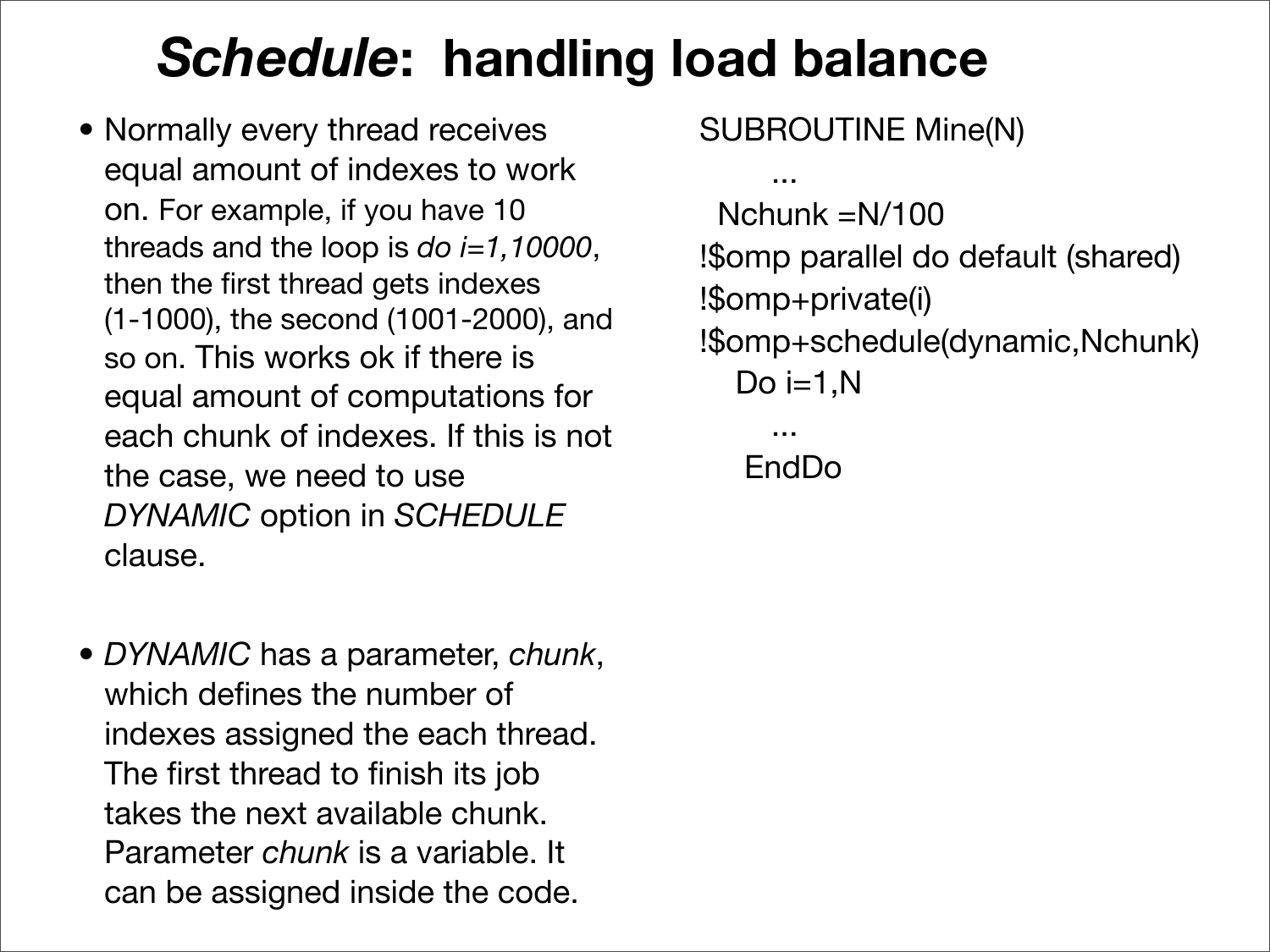### Example: find maxima of density

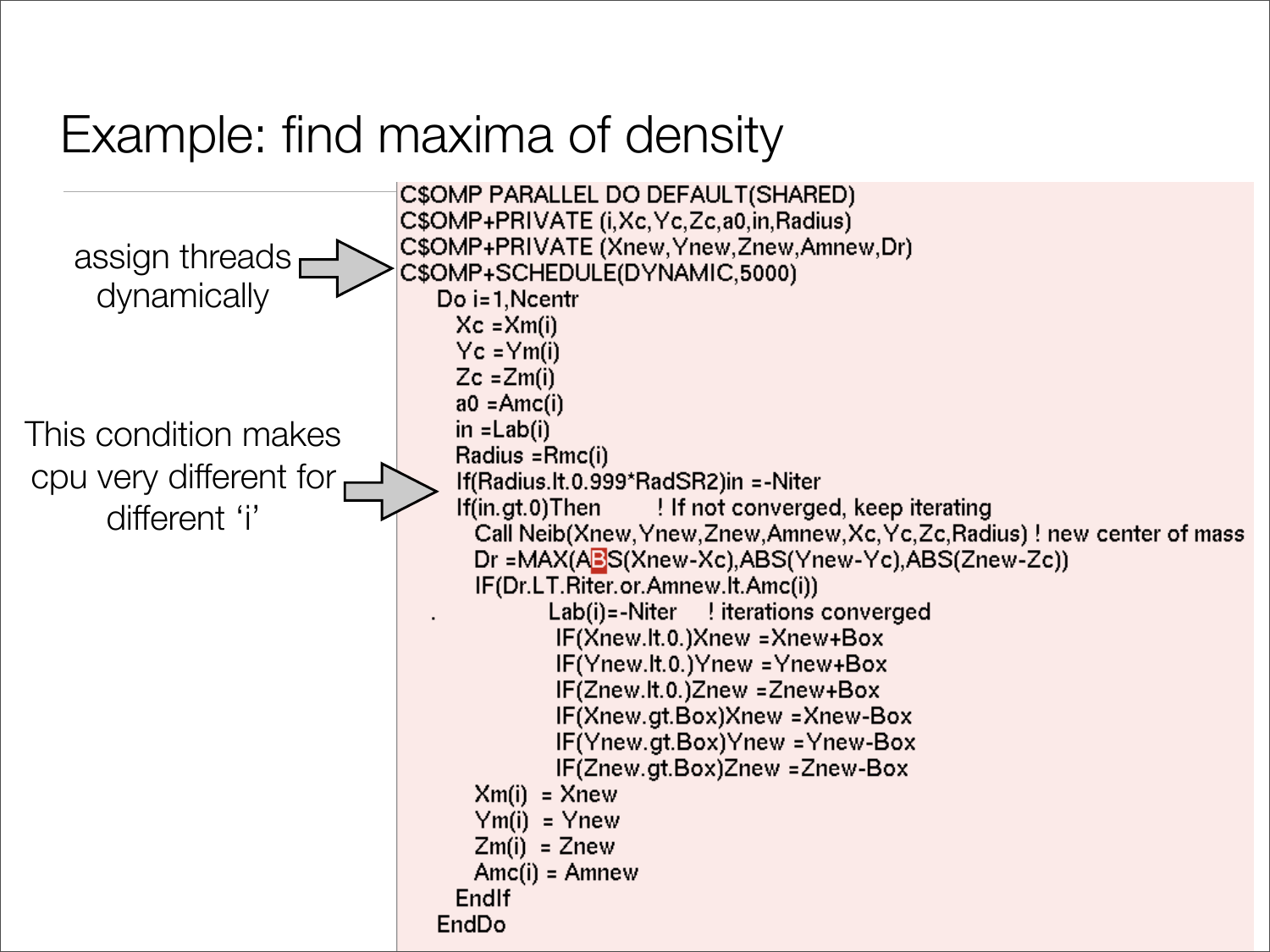# *Synchronization*

- •*Critical* section defines section of the code, which is executed only by one thread at a time. It may dramatically slow down the code. If a thread is currently executing inside a CRITICAL region and another thread reaches that CRITICAL region and attempts to execute it, it will block until the first thread exits that CRITICAL region.
- *Critical* section can be used to ✴Sum up private contributions into shared variables ✴Make I/O contiguous

```
SUBROUTINE Mine
 ...
!$omp parallel do default (shared)
 ...
!$omp critical
   Global(i,j,k) = Global(i,j,k) + dx!$omp end critical
!$omp critical
   write(*,*) ' I'm here:', i
!$omp end critical
```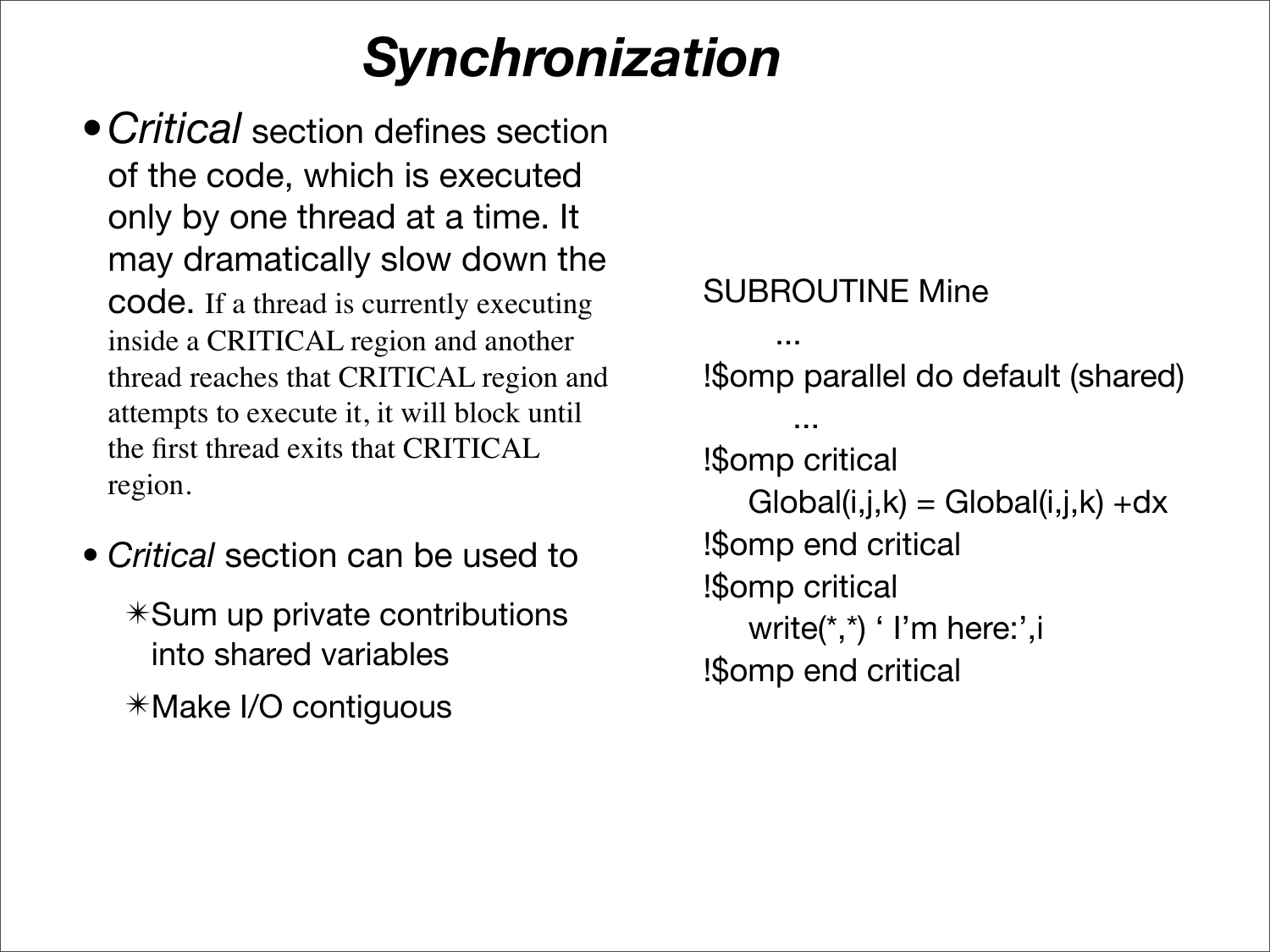# *Synchronization*

- •The BARRIER directive synchronizes all threads in the team.
- •When a BARRIER directive is reached, a thread will wait at that point until all other threads have reached that barrier. All threads then resume executing in parallel the code that follows the barrier.

•The ATOMIC directive specifies that a specific memory location must be updated atomically, rather than letting multiple threads attempt to write to it. In essence, this directive provides a mini-CRITICAL section.

SUBROUTINE Mine

...

!\$omp parallel do default (shared)

```
 ...
!$omp critical
   Global(i,j,k) = Global(i,j,k) + dx!$omp end critical
!$omp critical
   write(*,*) ' I'm here:', i
!$omp end critical
```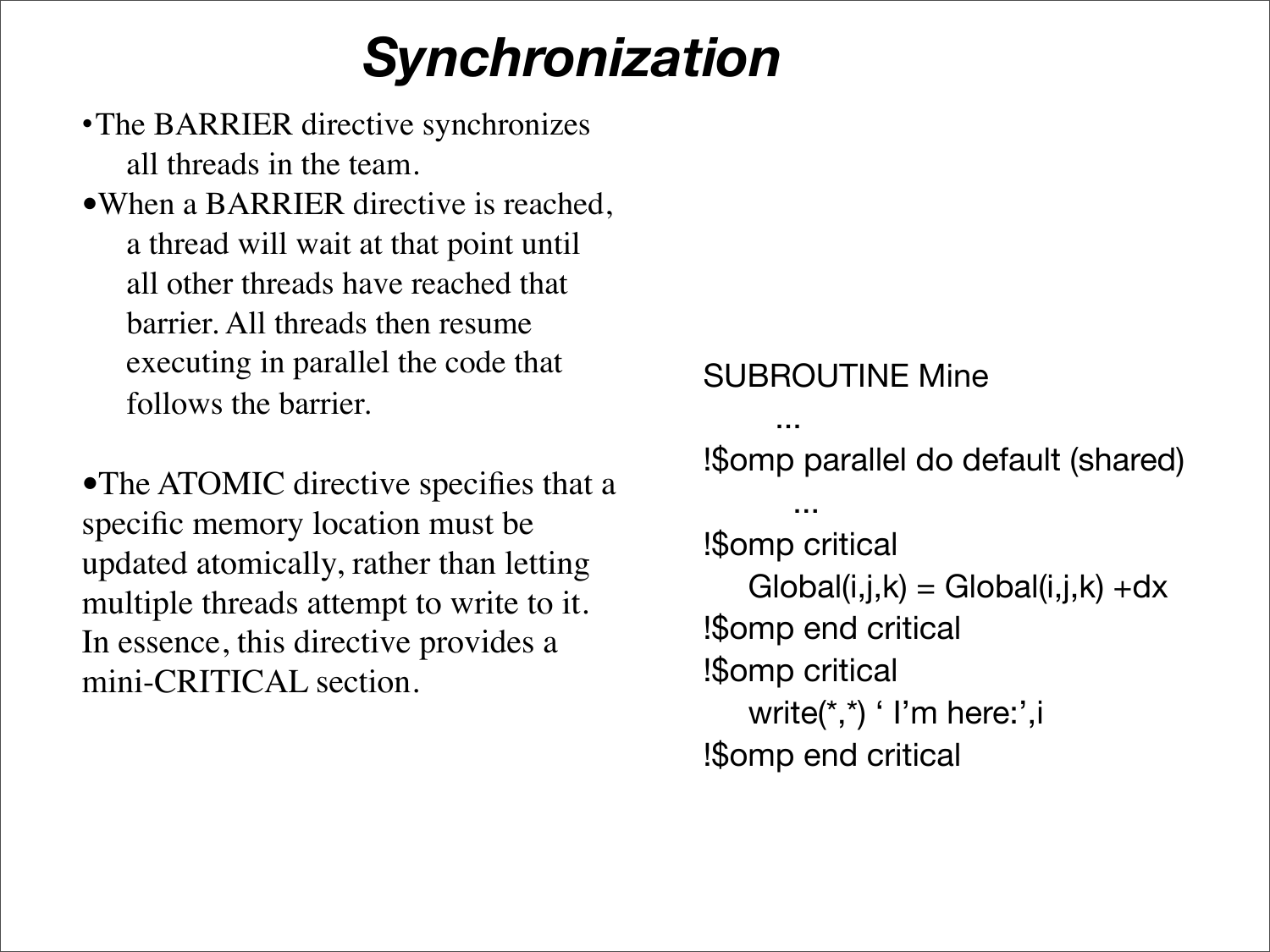# REDUCTION clause

- The REDUCTION clause performs a reduction on the variables that appear in its list. A private copy for each list variable is created for each thread. At the end of the reduction, the reduction variable is applied to all private copies of the shared variable, and the final result is written to the global shared variable.
- This is the way to get constructs such as scalar products or to find maximum of elements in an array.
- **REDUCTION** *(operator|intrinsic: list)*
- Operators: +,\*,-,Max,Min,IAND,IOR,AND,OR
- Examples:

!\$omp do reduction(+:x,y) reduction(max:xmax,ymax)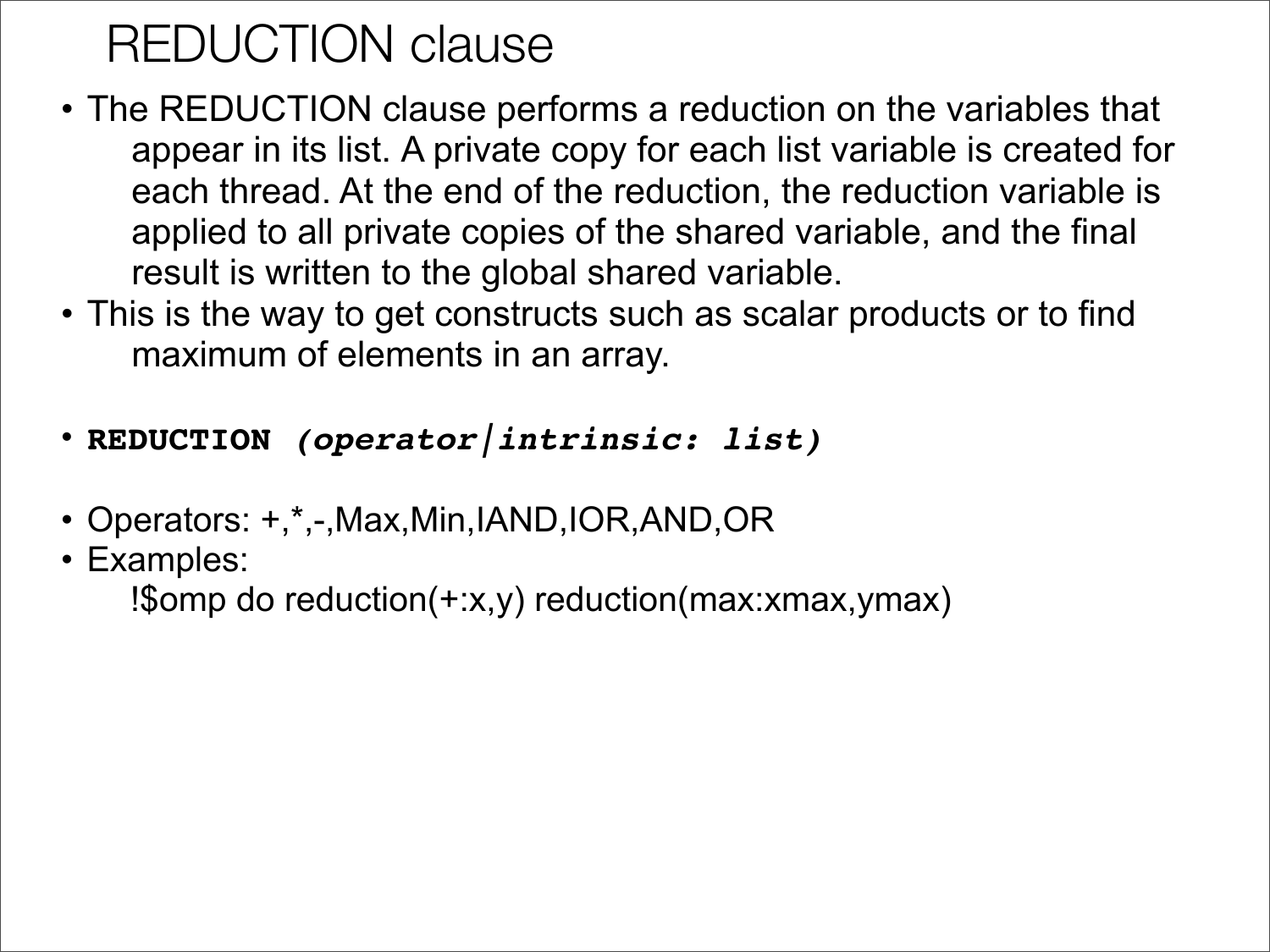#### • **Environmental variables:**

**OMP\_NUM\_THREADS**

Sets the maximum number of threads to use during execution. For example: **setenv OMP\_NUM\_THREADS 8**

**OMP\_SCHEDULE**

Applies only to DO, PARALLEL DO (Fortran) and for, parallel for (C/C++) directives which have their schedule clause set to RUNTIME. The value of this variable determines how iterations of the loop are scheduled on processors. For example: **setenv OMP\_SCHEDULE "guided, 4" setenv OMP\_SCHEDULE "dynamic"**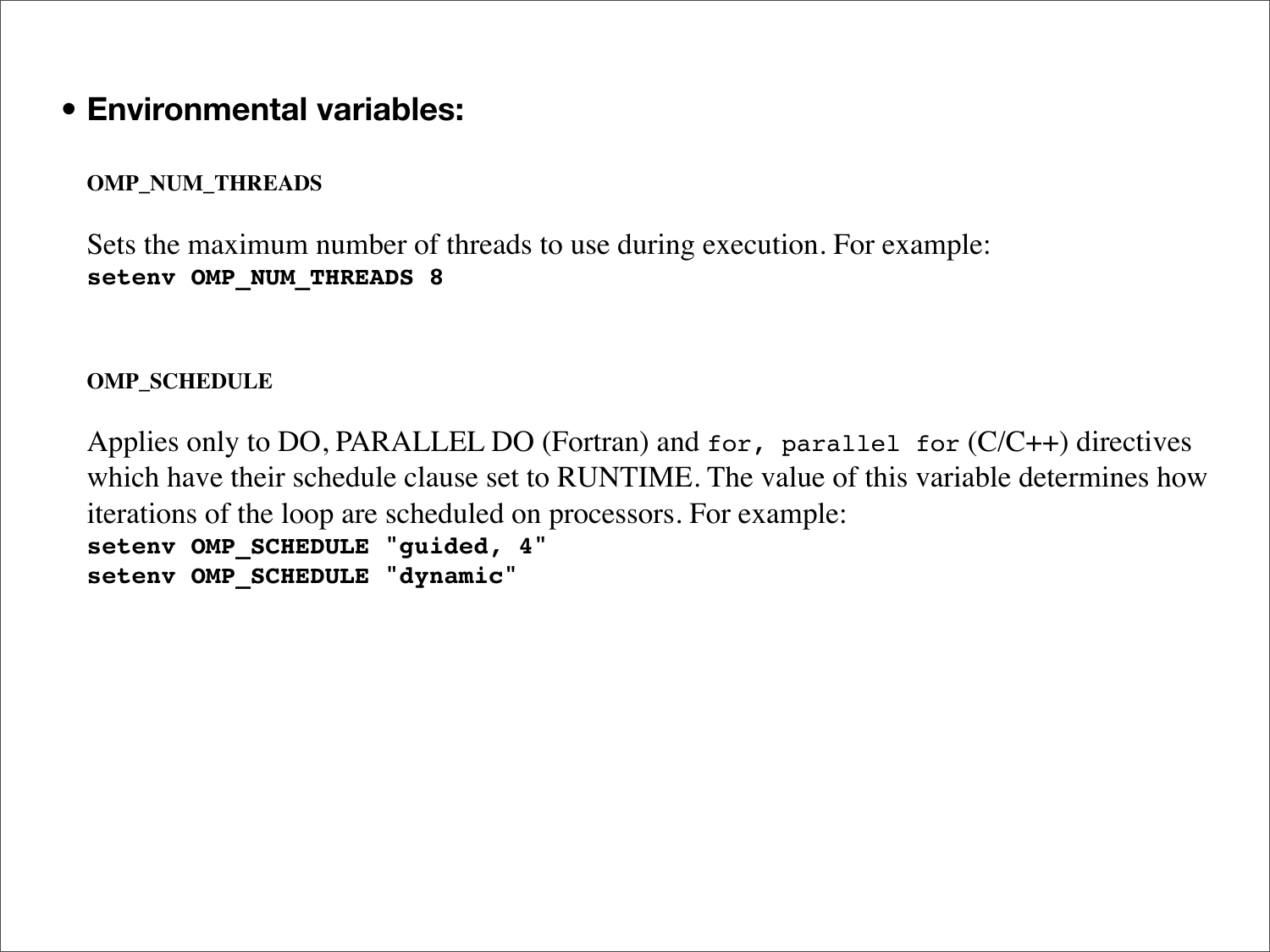#### Memory allocation and access

- Shared memory is not always really the true shared memory. On dual and quad systems the memory is on the same board as the processors. As the result, the memory access is relatively fast.
- On large many-processors systems memory access is much more complicated and, as the result, it is typically much more slower. Memory access is fast if a processor requests memory, which is local (on the same board). The further the memory is from the processor, the larger is the cost of accessing it. Formally we have shared memory, but if we are not very careful, there will be no speed up.
- Improving locality is the main goal.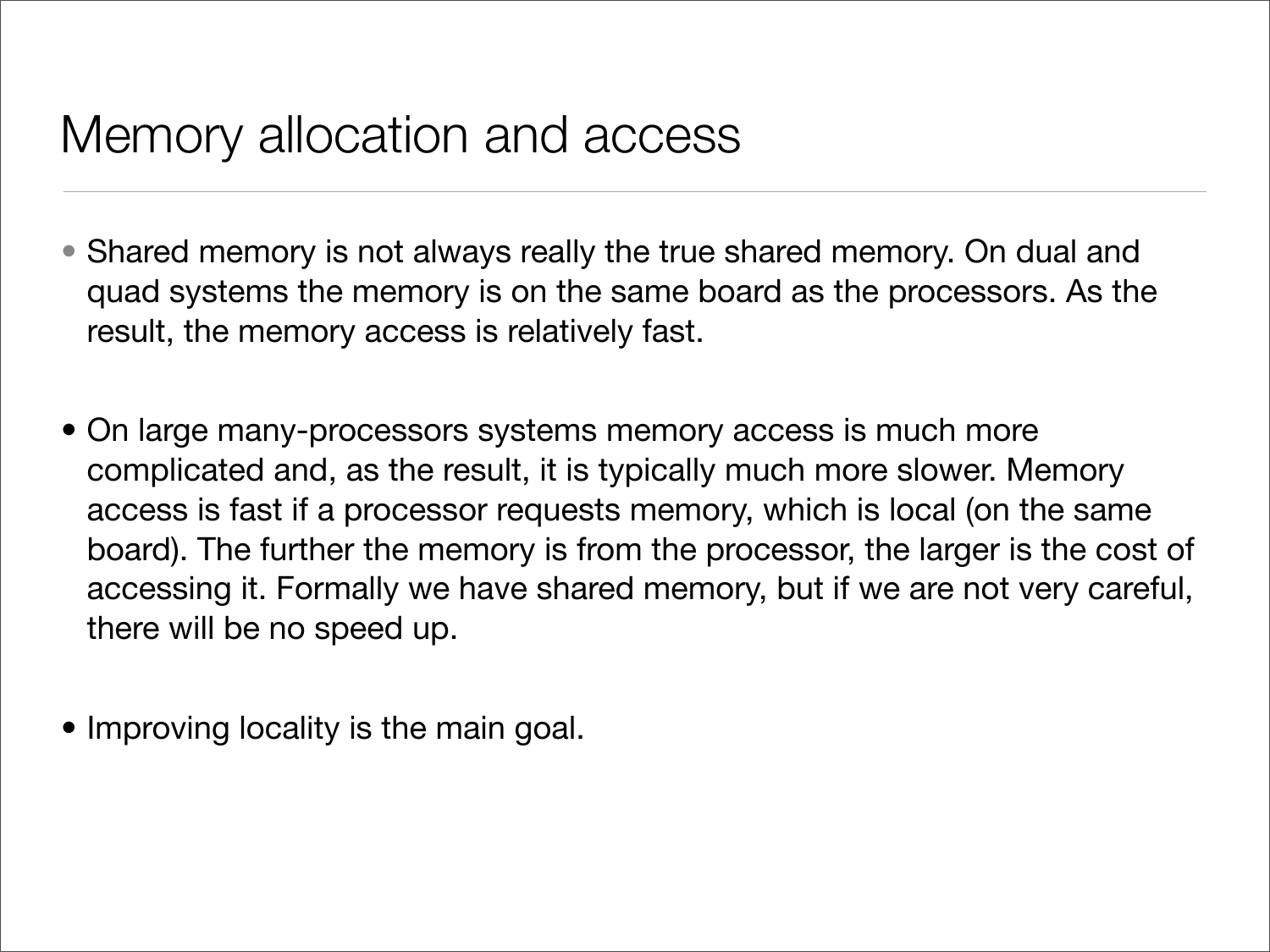# Improving data locality

- **Cash misses, TLB misses:** data are retrieved from memory in blocks, which size depends on particular system. Data should be organized in such a way that cash is reused many times.
- Re-odering or sorting
- Place data in local arrays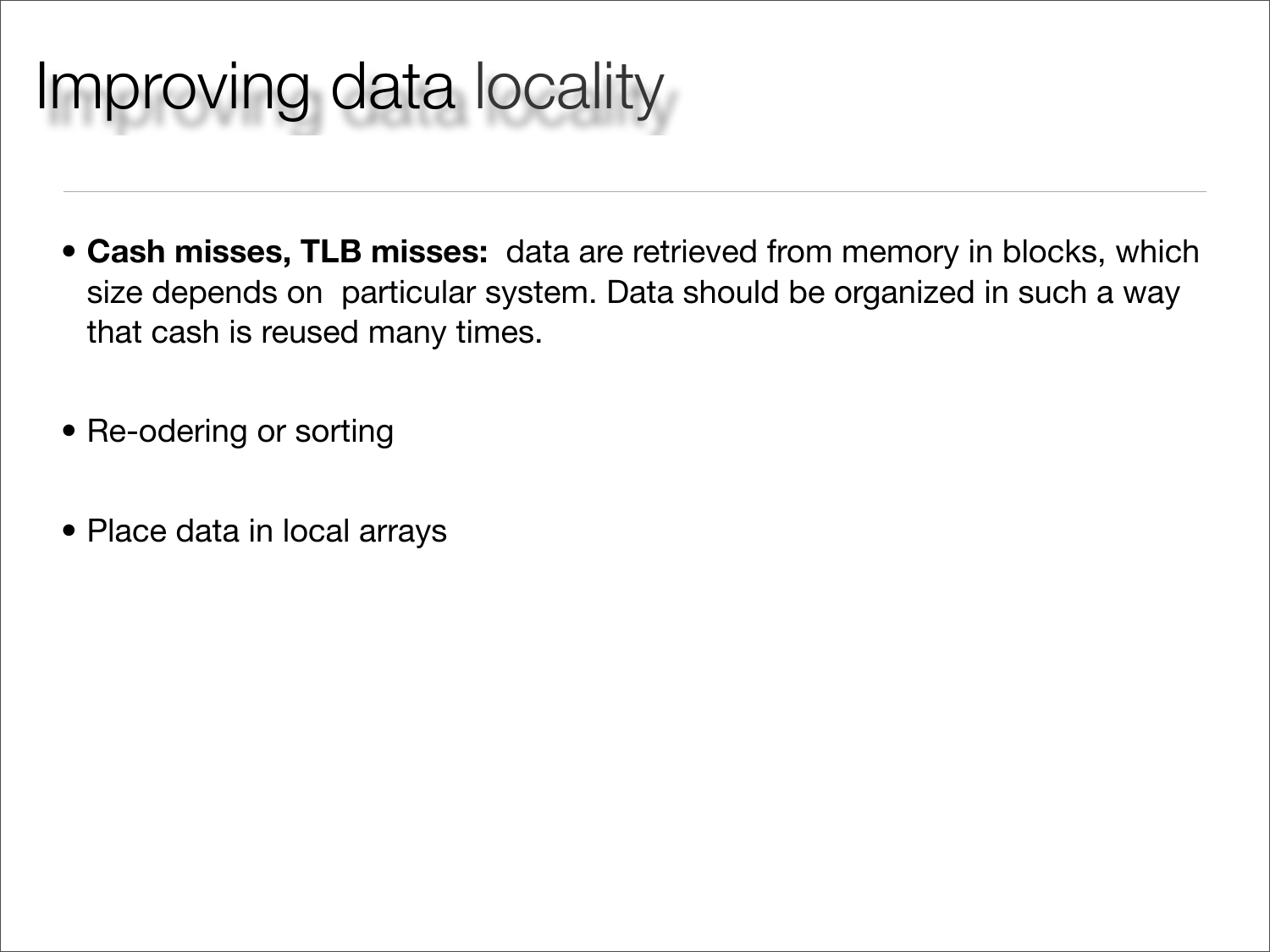#### Re-ordering data: 3d FFT, pass in z direction

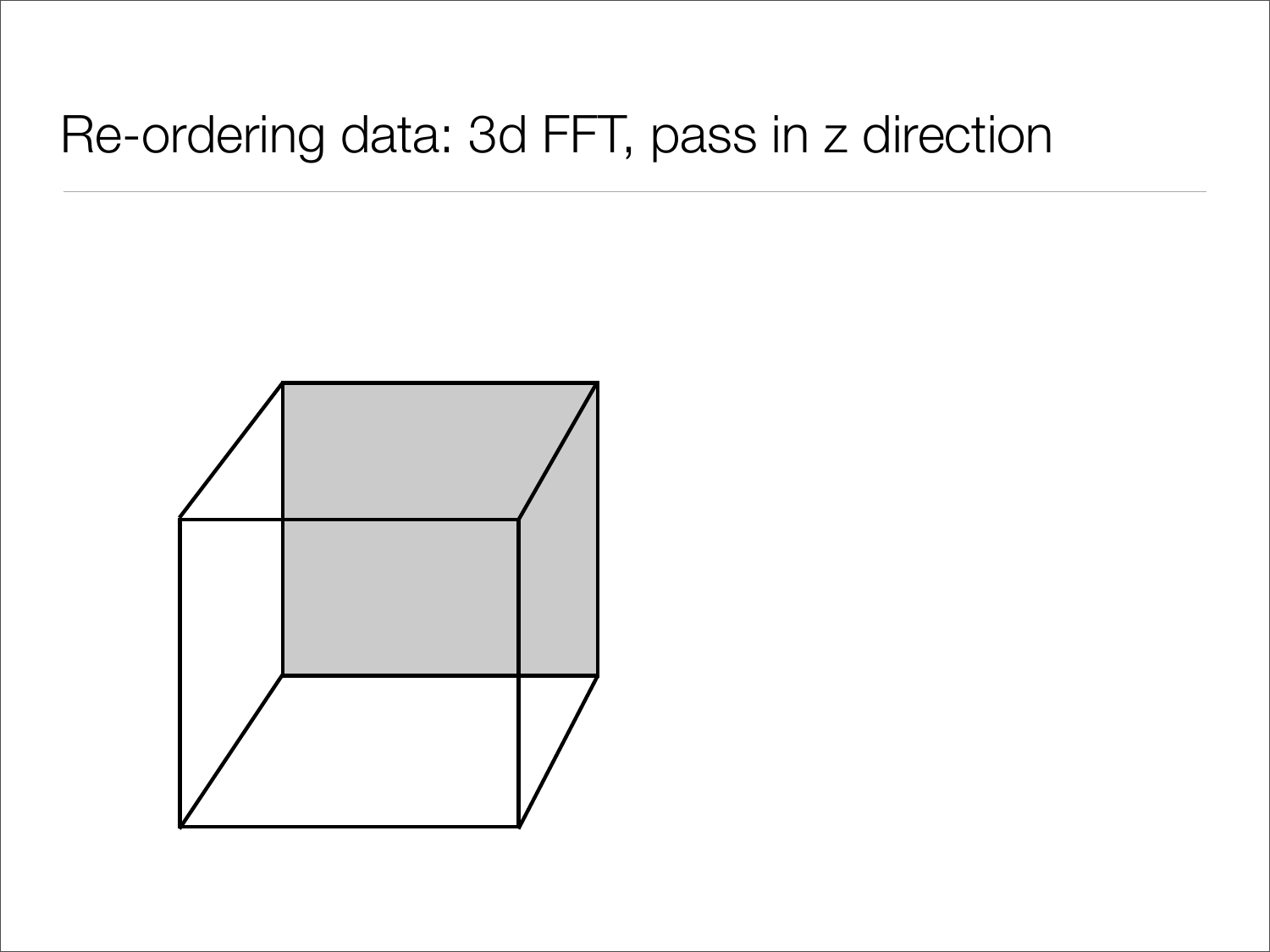#### Re-ordering data: 3d FFT, pass in z direction

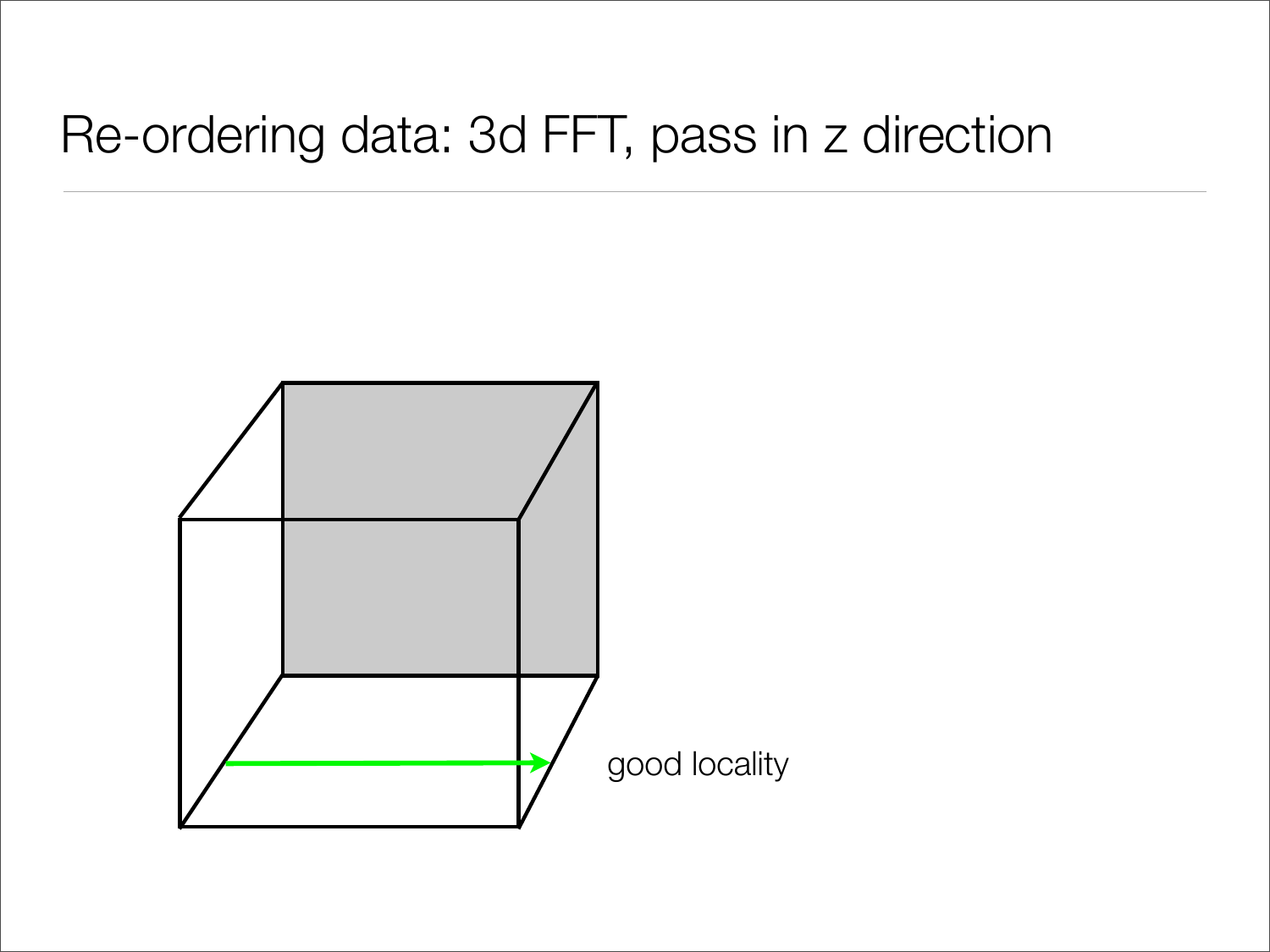### Re-ordering data: 3d FFT, pass in z direction

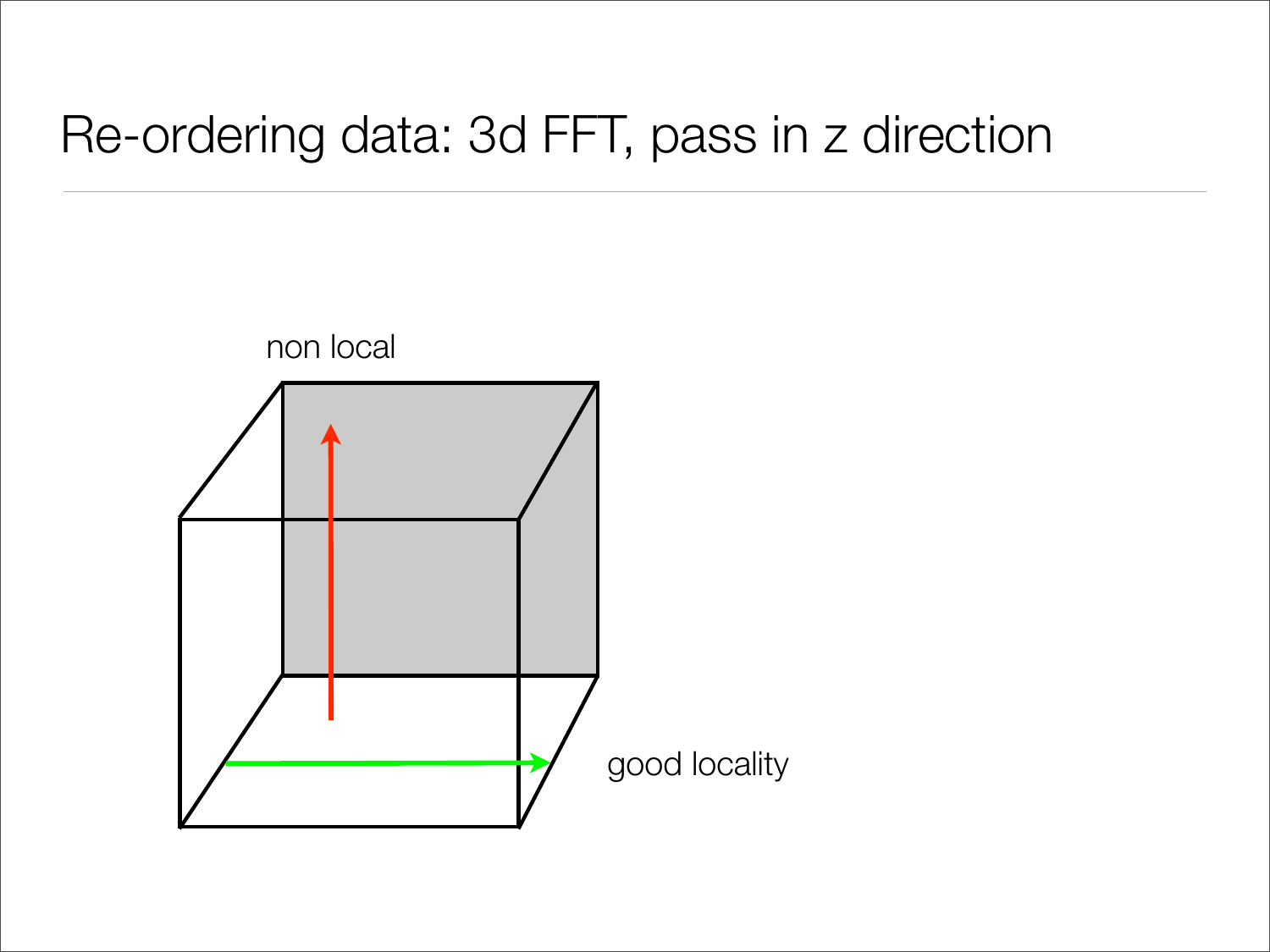#### Mapping multi dimensional array into 1d memory

•  $A(Nx,Ny,Nz)$ :  $A(i+(j-1)*Nx+(k-1)*Nx*Ny)$ 

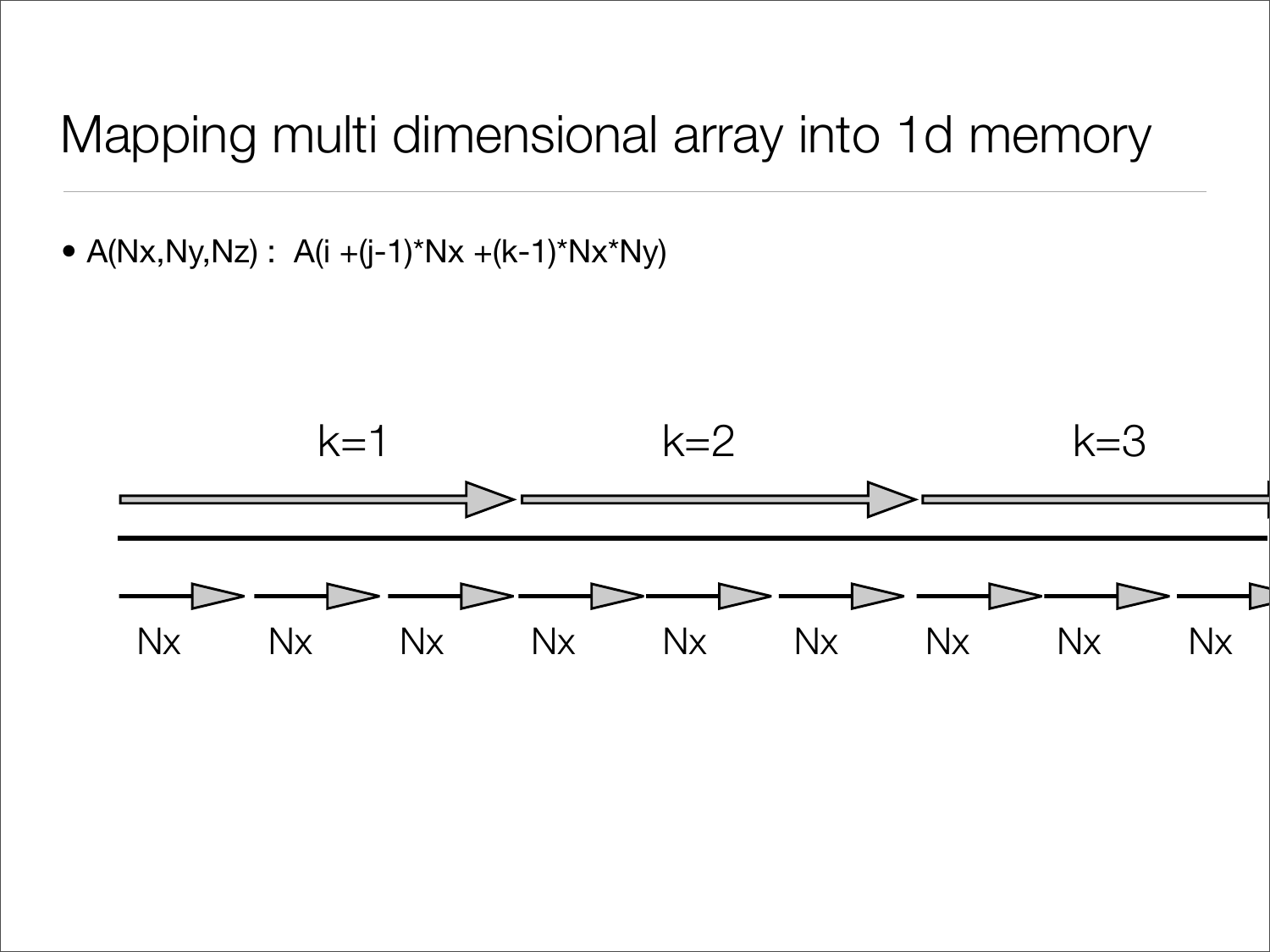## Transposition of matrix

$$
A(i,j,k) \longrightarrow A(k,j,i)
$$

#### Now do FFT along x

```
C.... Open MP
C$OMP PARALLEL DO DEFAULT(SHARED)
C$OMP+PRIVATE ( k,j,i,aa)
   DO J=1, NGRID
   DO K=1, NGRID-1
       DO I=K+1, NGRID
        aa = Fl(I, J, K)FI(I,J,K)=FI(K,J,I)FI(K, J, I) = aaENDDO
     ENDDO
   ENDDO
   write ({}^{\star},{}^{\star}) ^{\circ} .... z'
C.... Open_MP
C$OMP PARALLEL DO DEFAULT(SHARED)
C$OMP+PRIVATE (k,j,i,zf,yf,ip,isl,l1,n2,n4)
   DO K=1, NGRID
     DO J=1, NGRID
       DO I=1,NGRID
        Zf(I) = FI(I, J, K)ENDDO
       call four67(ib1,iq,ip,isl,l1,n2,n7,si,indx,
  &
                  Zf, YfDO I=1, NGRID
          FI(I, J, K) = Yf(I) *2/FTENDDO
     ENDDO
   ENDDO
```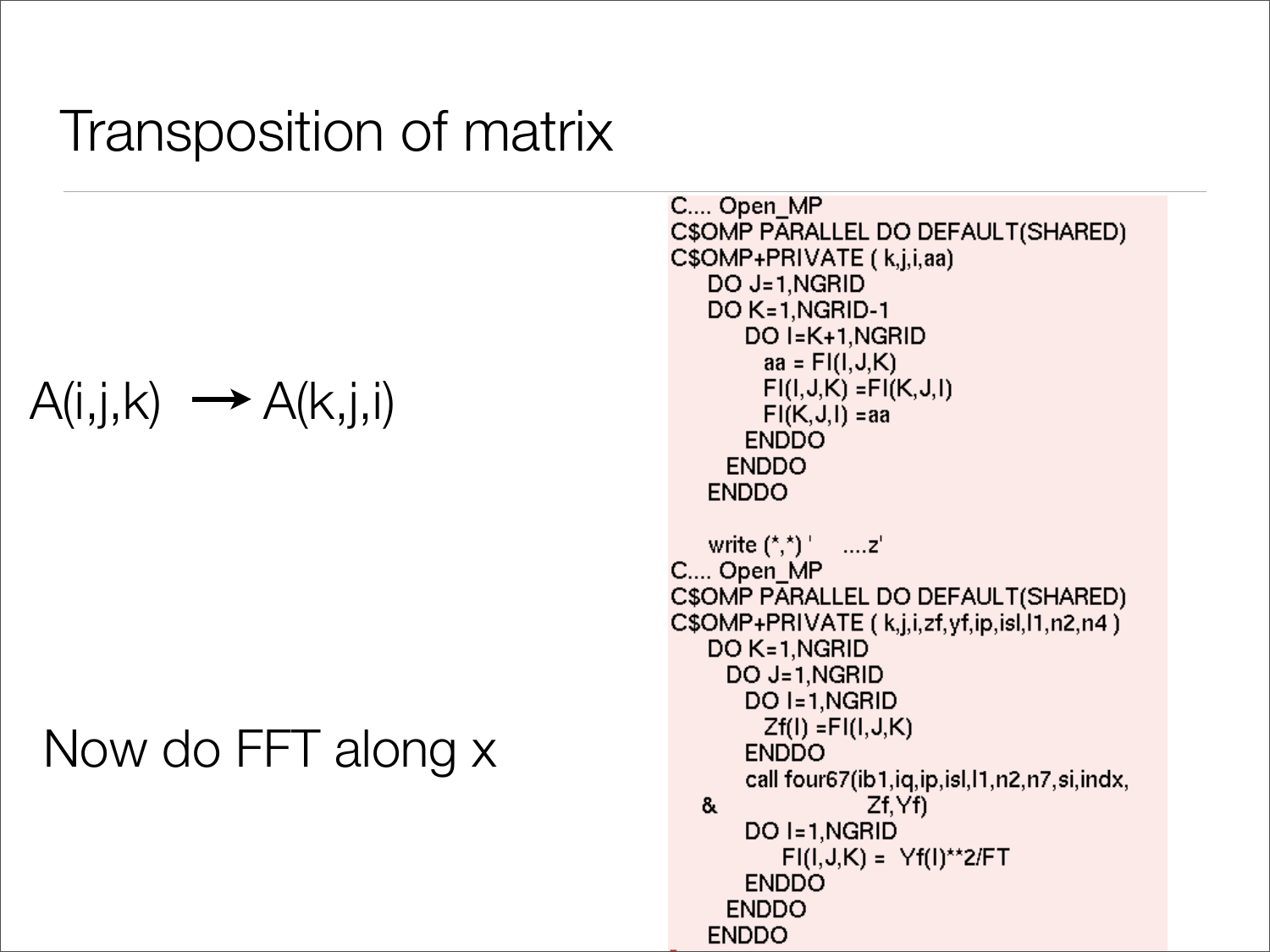### Memory distribution: multi processor system

• How an array A(N) is allocated?

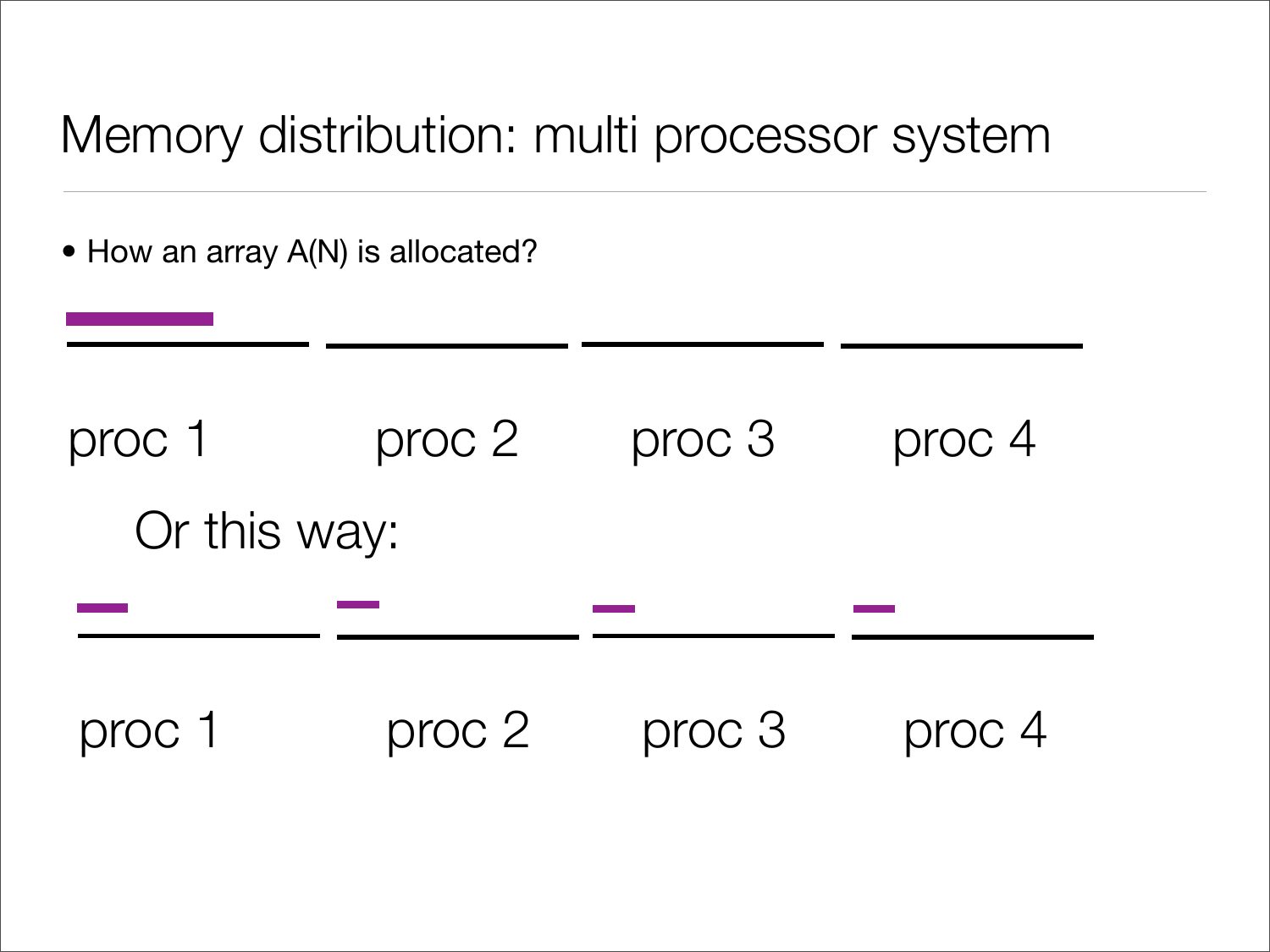### First touch rule

- The way how an array is accessed the first time in the code defines how the array is distributed: on one processor (for serial access) or on many processors (for parallel access)
- Note in that in HDF (now almost extinct) one can decide how to allocate an array.
- On Altrix a parallel distribution seems to be a default for common blocks.
- To improve locality, instead of

COMMON/DATA/X(N),Y(N),Z(N)

write:

COMMON/D1/X(N) COMMON/D2/Y(N) COMMON/D3/Z(N)